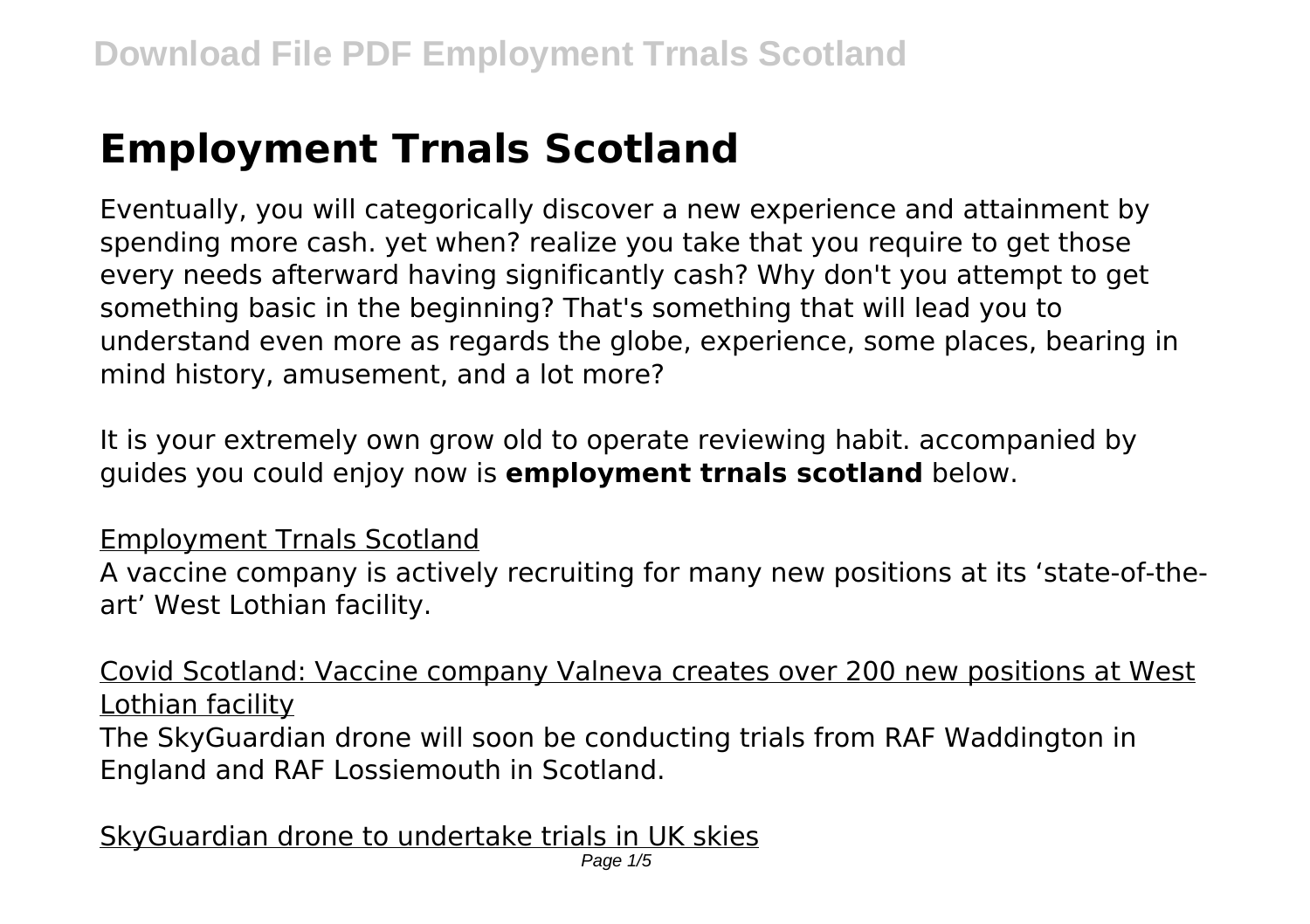Westminster has unveiled plans to turn the UK into a world leader in hydrogen power as part of its vision for a "green industrial revolution".

Scottish areas to receive jobs boost as Westminster publishes UK's first hydrogen strategy

The idea of free money for everyone may sound attractive but does a universal basic income live up to the billing? The Big Issue explains ...

What is a universal basic income? And which countries are eyeing a trial? AN official behind the botched Scottish Government probe into Alex Salmond is among a list of civil servants with external financial interests, documents revealed. Judith MacKinnon – who is ...

Scots official behind botched Salmond probe among civil servants with external financial interests, documents reveal

Hybrid electric aircraft tech pioneer, Ampaire, is launching demonstration flights between Exeter Airport and Cornwall Airport Newquay this week, to advance the use of sustainable aviation, driving ...

Ampaire demos hybrid electric flights between Exeter and Cornwall Craig Murray, a former ambassador to Uzbekistan, the father of a newborn child, a man in very poor health and one who has no prior convictions, handed himself over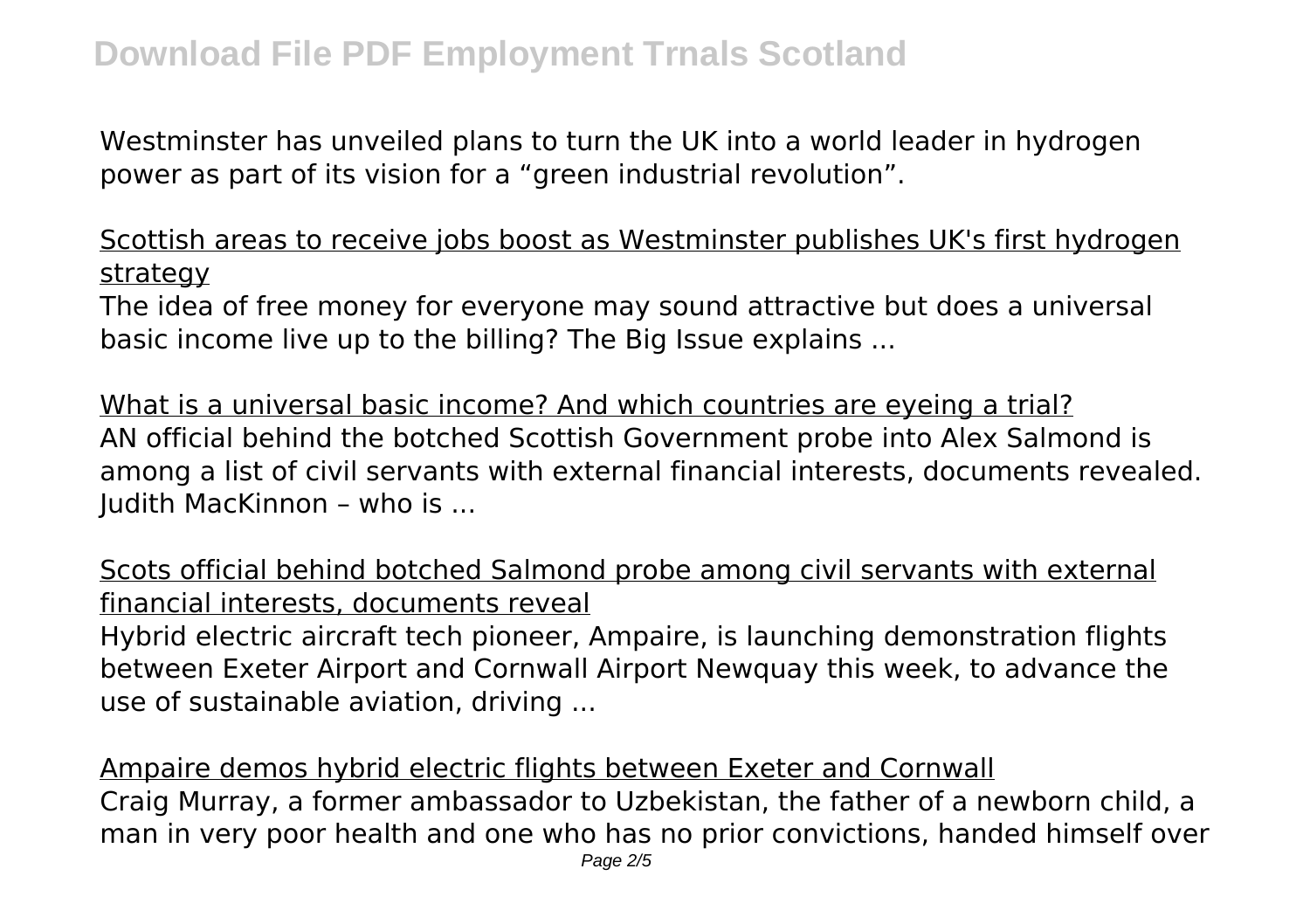to the Scottish police on the ...

Craig Murray's jailing is the latest move in a battle to snuff out independent journalism

Coronavirus case counts are once again rising across the US, near and far. Health officials are scrambling to vaccinate as the Delta variant takes hold.Below, we're gathering the latest news and ...

US intelligence still divided on origins of coronavirus; Hawaii considering lockdown A doctor's son who murdered one of his late father's elderly patients after stealing money to repay gambling debts has been jailed for at least 20 years. Sandeep Patel had claimed to have done odd ...

Man jailed for killing woman, 97, he exploited to pay gambling debts The firms, which make up around 18% of those listed as offering day two and day eight tests – face being removed from the government-approved list if they ...

82 Covid travel test providers face losing government approval over misleading prices

US intelligence report set to come at time of rising US-China tensions; Scottish first minister suggests tougher measures could come back ...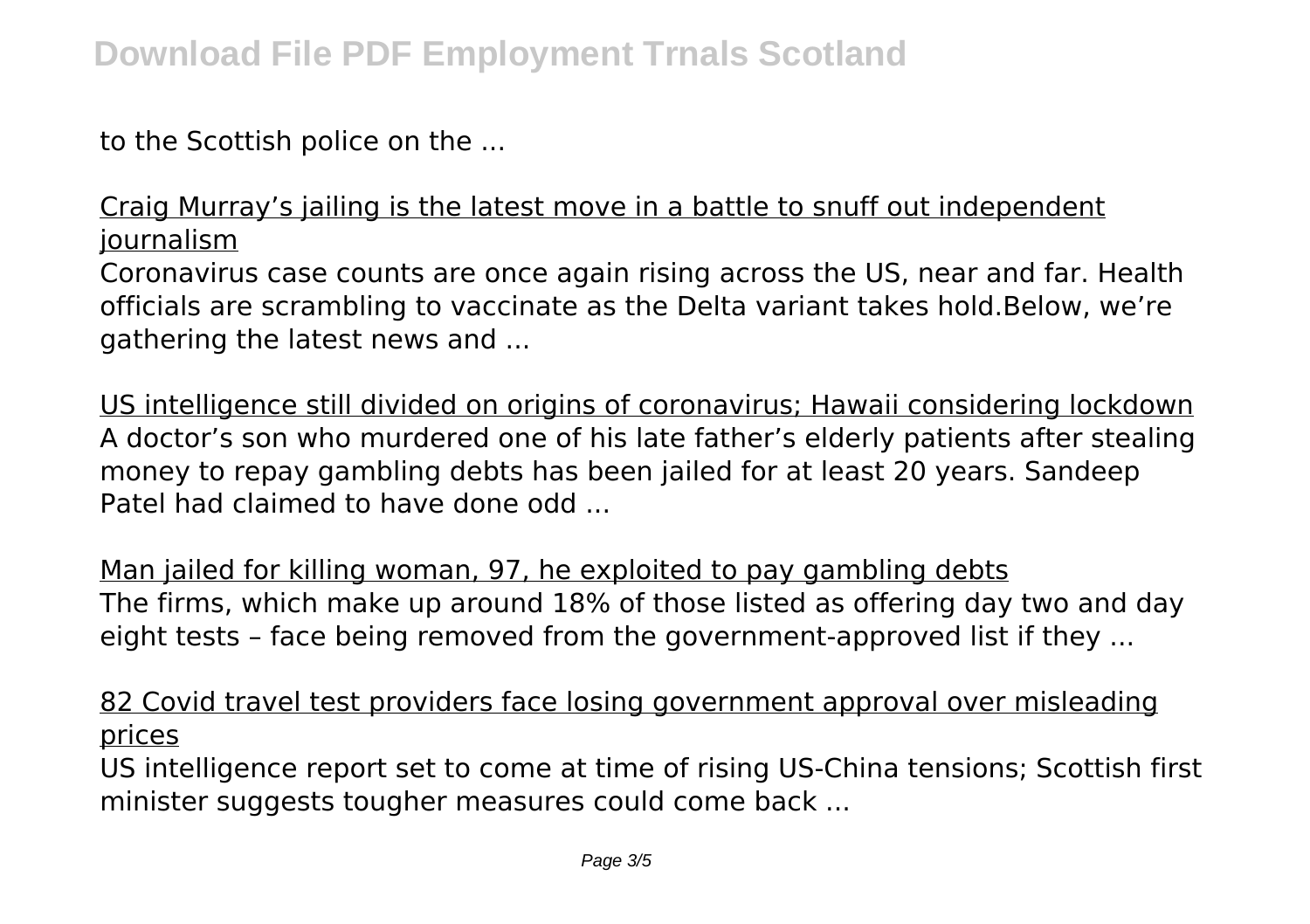## Coronavirus live: Biden to be briefed on US Covid origins report; Scotland could see restrictions return amid case rise

New E10 fuel will replace E5 as the current standard for unleaded petrol on September 1. It's supposed to be greener and more environmentally friendly ...

## Six things you need to know about new E10 petrol including if your car is compatible

A safety alert on some models of BMW cars used by Police Scotland makes the front page of the Scottish Sun. The concerns that engines might explode mean a number of the patrol cars have been ruled out ...

Scotland's papers: 'Fireball' police cars and 16-hour ambulance wait Working in a mentally stimulating job may delay or reduce the risk of developing dementia, a study has found. Research found those employed in "high stimulation" jobs such as doctors and chief ...

Dementia study shows risk may be increased by low stimulation jobs Michele Thomson of Scotland shot a 7-under 65 on Thursday at Dumbarnie Links to take the first-round lead in the LPGA Tour's Trust Golf Women's Scottish Open. Thompson, ...

Local favorite Michele Thomson leads Women's Scottish Open